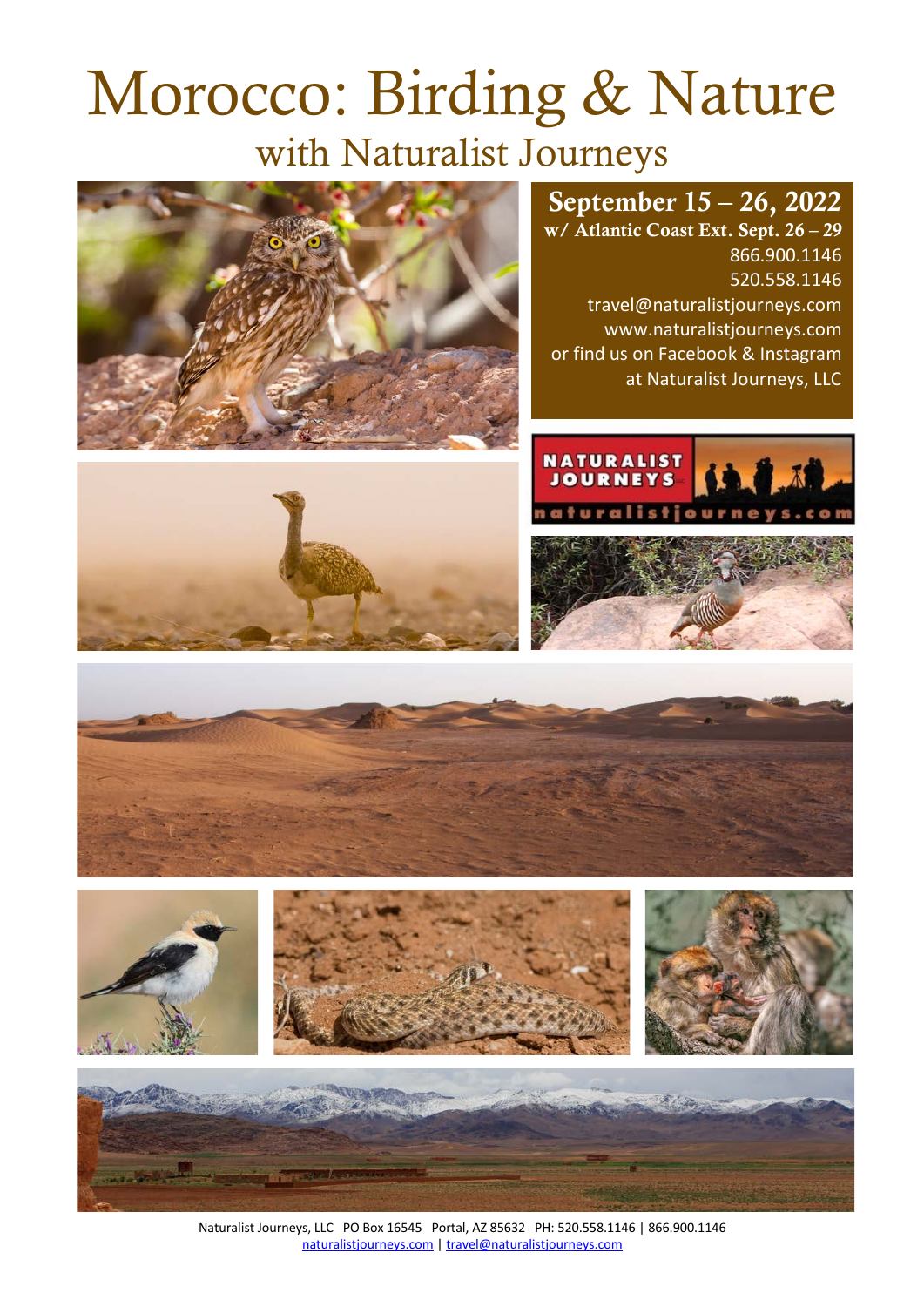

#### Tour Summary

12-Day / 11-Night Morocco Birding Tour \$4290 from Marrakech Airport is Marrakesh Menara (RAK)

Discover Morocco. Explore Marrakech's famous Medina and Souk with your guide, journey across the highest pass in the High Atlas Mountains, bird the breathtaking Sahara, walk palm-fringed wadis for migrants, search for Egyptian Nightjar, Desert Warbler, Crowned and Spotted Sandgrouse, Hoopoe Lark, Cream-colored Courser, Fulvous Babbler, Lanner Falcon, and more. Witness sunrise over the high sand dunes—life changing. Food is delicious and we soak in all of Morocco's rich nature and culture.

# Day-to-Day Itinerary

# Thurs., Sept. 15 Arrivals

Arrive today at Marrakech Airport, where you are met and transferred to our hotel. Depending on arrival

#### **Highlights**

- $\checkmark$  Arrive in Marrakech and get birding right away! Our hotel's gardens are the perfect place to start your trip list
- Experience the varied habitats of the High Atlas Mountains, from lush green vegetation to sparse steep slopes
- $\checkmark$  Witness the Sahara Desert, with views that take your breath away
- $\checkmark$  Experience small patches of greenery deep in the desert, magnets for migrating and resident birds
- $\checkmark$  Traverse the desert dunes in 4x4 vehicles
- $\checkmark$  Take in the geologic wonder of Gorges du Dades, a stunning, deep-sided valley
- $\checkmark$  Indulge a bit—we take time to enjoy the delicious culinary offerings along the way
- $\checkmark$  Drive up to Oukaïmeden, a ski resort in the High Atlas Mountains, in search of high mountain species

times we can bird the hotel gardens or simply rest after a long day of travel. Those that have arrived before dinner can gather informally for dinner to get to know each other.

*Accommodations at Farrah Marrakech Hotel*

# Fri., Sept. 16 Marrakech's Medina & Souk

We spend the morning exploring the famous Medina and Souk of Marrakech with our local expert guide. Imagine, this sights, sounds, and smells of this stunning market! This afternoon we enjoy some siesta time, but by late afternoon we get together to go over the itinerary for the rest of the tour and enjoy our first dinner as a group.

*Accommodations at Farrah Marrakech Hotel (B,L,D)*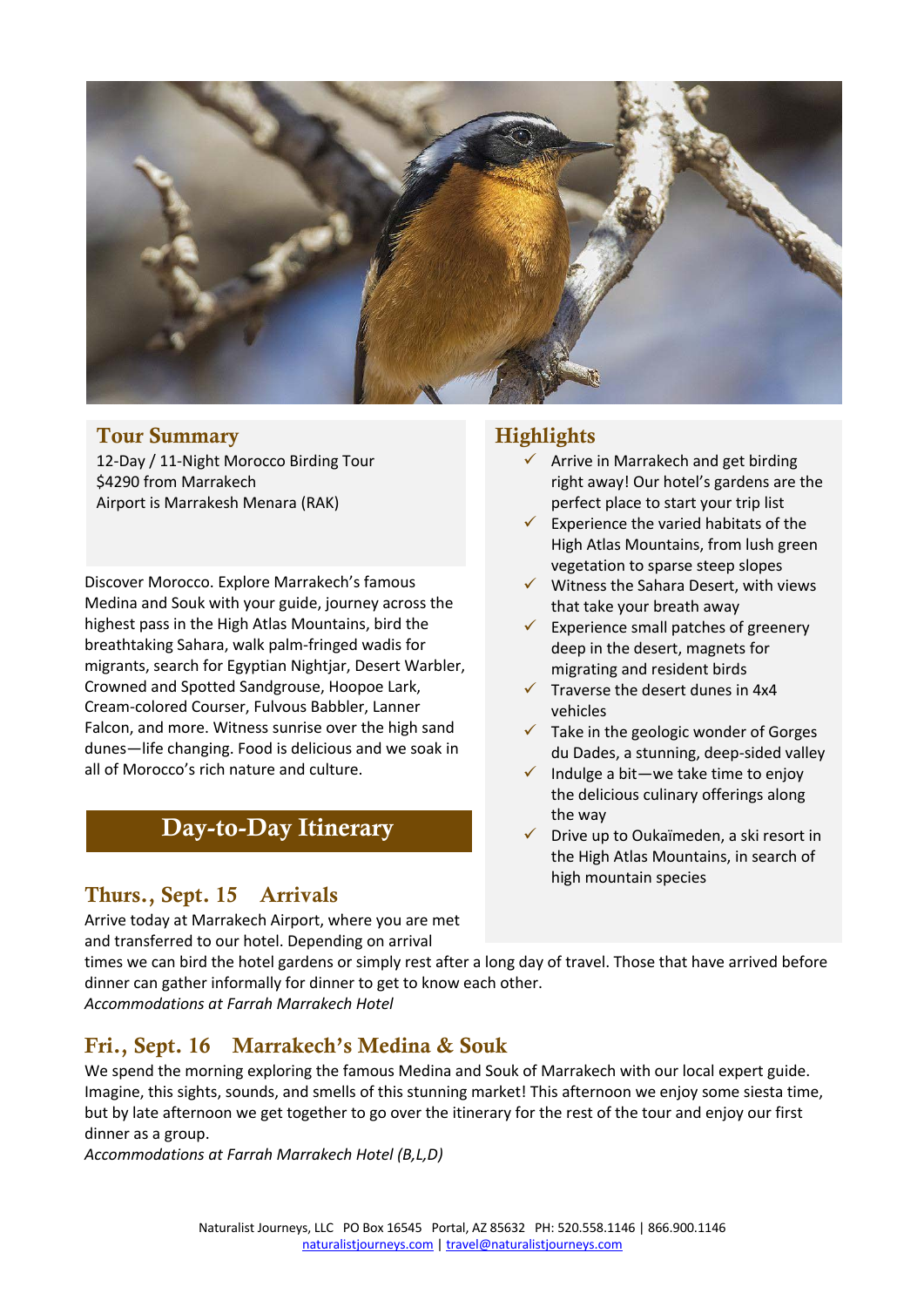



#### Sat., Sept. 17 High Atlas Mountains | Fringe of the Sahara Desert Today we have an amazing journey across the highest pass in the High Atlas Mountains, where the views are spectacular and varied. The northern aspect of the mountain range is influenced by the Atlantic Ocean, hence the vegetation is green and lush, but as we climb the landscape changes and vegetation clings to areas where water passes and becomes sparse on the steep slopes of the multi-colored mountains. Lunch is taken just before the highest point of the mountain pass and here we can relax enjoying a light lunch and birds that visit the surrounding area.

The afternoon drive is downhill, headed towards our first encounter of the fringes for the Sahara Desert, a landscape to take your breath away, especially on a planned excursion to seek difficult bird species such as Maghreb Wheatear and other exotics. A walk near a few palm fringed wadis and a river crossing produces some migrant birds on their way to their European breeding grounds.

We make our way to the gorgeous town of Ouarzazate, the gateway to the Sahara Desert and famous for its movie studios (*Lawrence of Arabia* was filmed here). We aim to arrive at our hotel with time for guests to relax and cleanup before dinner and the run through of our bird checklist. *Hotel Dar Chamaa Ouarzazate or similar (B,L,D)*

# Sun., Sept. 18 Draa Valley | Erg Chebbi Sand Dunes

Most people think of the Sahara Desert as endless rolling sand dunes, but our journey today bears testimony to the fact that it is anything but. Stone desert interspersed with bare rock mountains, yet where water courses flow above and below ground, green fingers run through the rocky terrain, small oasis form and hold both migrating and resident birds; we visit a few of these areas. After a drink break we pass over the Jbel Saghro Mountains, a mountain range of unique features that form a mosaic of shapes created by the lines of strata. From here we descend into the Draa Valley.

The Draa Valley is a river system that is lined by palmeries and small villages; it is also a main highway for migrant birds arriving from the vast expanse of the unpopulated Sahara Desert. We should find our first Blue-cheeked Bee-Eater here among other exotic migrants, so we need to be in our best "find the bird" mode. From this wonderful valley we head east and make our way to the largest sand dune complex of the Moroccan Sahara, Erg Chebbi. We make this unique area our home for two nights. Glamping for our first, and then we transfer to a hotel for the second night (Note: Our desert camp, not so much camping as glamping, consists of personal large tents with en suite facilities including toilet, wash area and shower, luxury in the Sahara … and as if that wasn't enough, the food is wonderful and campfire entertainment provides a glimpse into Berber life).

*Desert Heart Luxury Camp or similar (B,L,D)*

#### Mon., Sept. 19 Full Day in the Sahara

We spend a day in the desert, traversing the dunes and open areas in our 4x4 vehicles, searching for Egyptian Nightjar, Desert Warbler, Crowned and Spotted Sandgrouse, Hoopoe Lark, Cream-colored Courser, Fulvous Babbler, and Lanner Falcon to name but a few! The scenery is stunning and we really are on an adventure day with birds.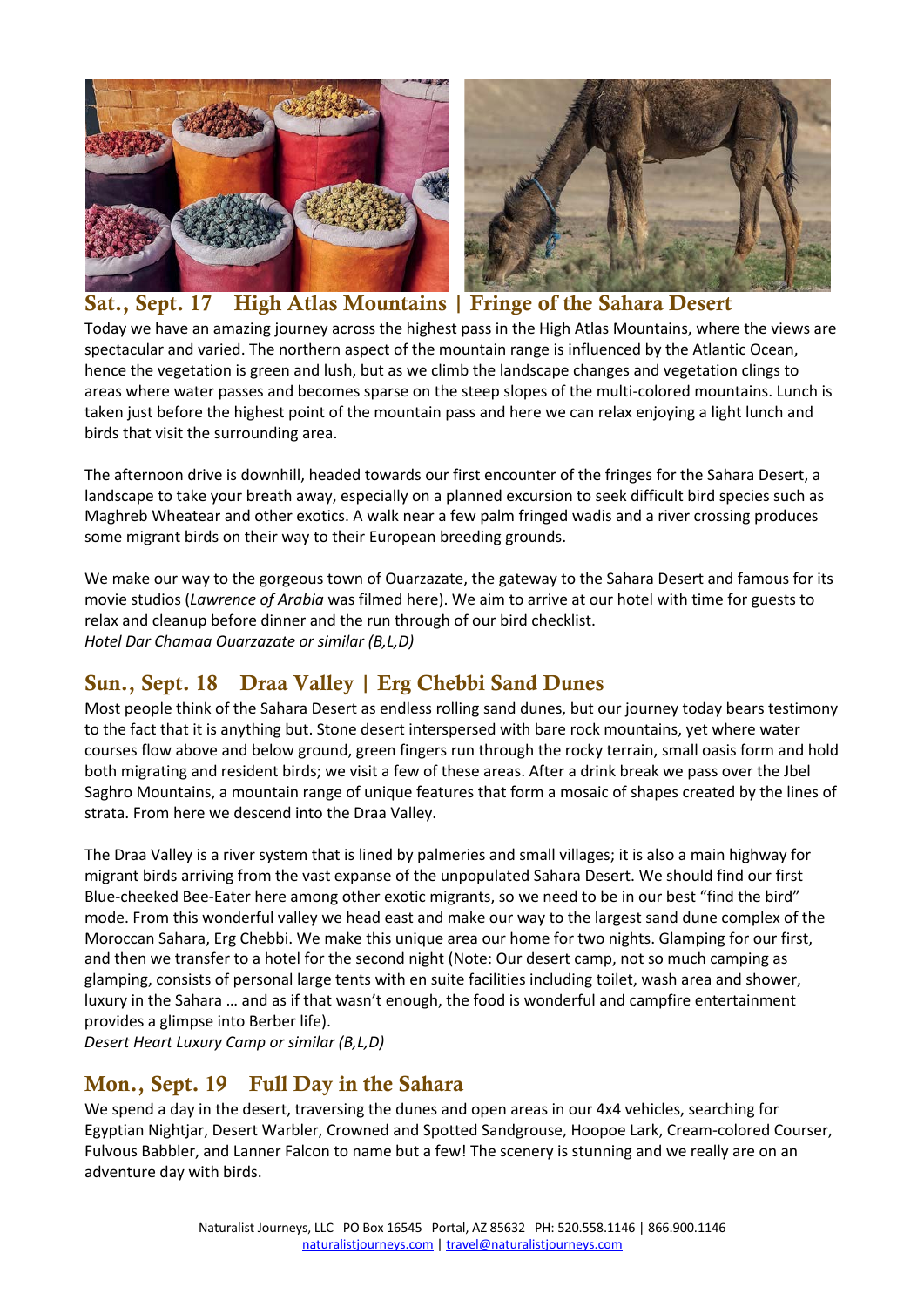

Later in the day we enjoy lunch and then make our way to the sand plains nearby for Pharaoh Eagle Owl and a nesting place for Lanner Falcon. Desert Sparrow is likely to already have been seen at our camp on the first night of our visit. Today is sure to be a day to remember.

By late afternoon we head for our hotel overlooking the amazing high points of the Erg Chebi dune complex; there is a water outfall very near the main entrance to the hotel and here we find many small migrant birds coming to drink and bathe, including the amazing Hoopoe. *Hotel Mohayut Merzouga or similar (B,L,D)*

#### Tues., Sept. 20 Gorges du Dades

We bird outside the hotel for early morning birds, but before that we highly recommend going up to the hotel rooftop bar and terrace, here you can witness the sunrise over the high sand dunes. It is a spectacular and amazing experience. Then, we journey to the high plateau near Boumalne soon after breakfast, making a few birding stops along the way; our aim is to get to our next destination for a late lunch, so we do stop to get a few onboard snacks during this part of the journey.

After lunch we drive through the Gorges du Dades, an amazing deep sided valley with equally amazing geological features. We are sure to stop along the way to take in the scenery and keep our eyes to the sky as we are now in Bonelli's Eagle territory. Our hotel for the next two nights is a favorite, a place to relax and enjoy the superb cuisine and in house entertainment from members of the family who run the hotel. Crag Martin and Blue Rock Thrush are often seen from the terraces, while Nightingale are singing at the river's edge below our hotel.

*Hotel Xaluca Dades or similar (B,L,D)*

# Wed., Sept. 21 High Plateau Birding

We concentrate our birding efforts today on the high plateau east of Boumalne. Here we search the plains for lark and wheatear species, but the area can also hold surprises such as Stone Curlew and Black-bellied Sandgrouse. We transect the plains, stopping to scan favorable areas and attempt to find the elusive Thickbilled Lark as well as the entertaining Fat Desert Rat.

We take lunch in a family hostel within the plains and hopefully here we might also find Moussier's Redstart and European Bee-Eater. Wheatear species are also a feature in the area and on a good day it is possible to see six species including the very handsome Red-rumped Wheatear. After our lunch we search a couple of green areas, cultivated by local villagers, to look for migrants such as roller and warbler species. Later we pass by our hotel and explore the gorge for more migrant birds, a coffee or mint tea, and admire the stunning scenery. We also look for Rock Bunting.

*Hotel Xaluca Dades or similar (B,L,D)*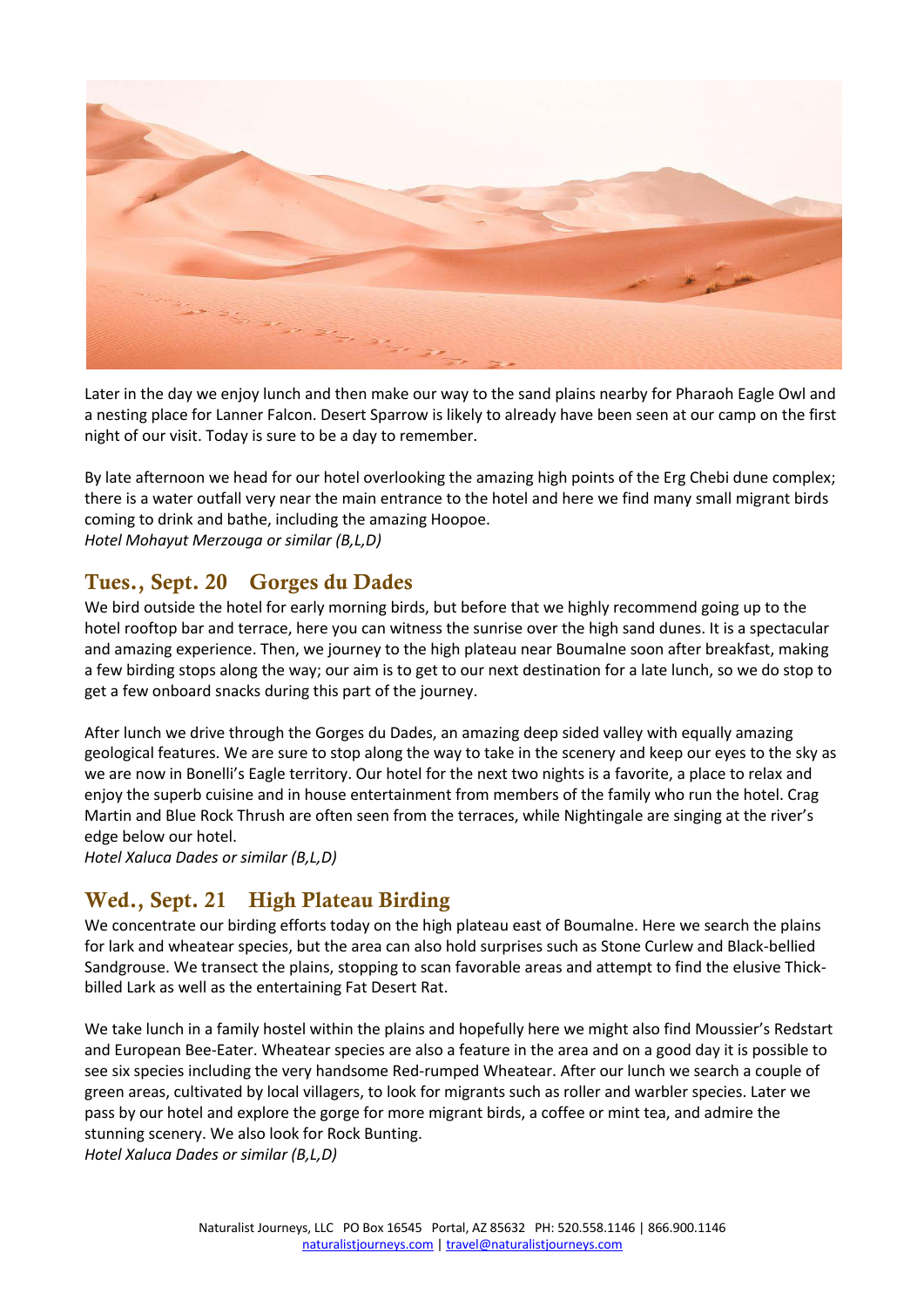

#### Thurs., Sept. 22 Birding on Return to Ouarzazate

This morning we depart and take a leisurely drive to our next destination, a return to Ouarzazate. The journey provides places where we can stop to seek a few birds and we also pass through the Valley of the Roses, a famous region in Morocco where women's cooperatives harvest rose petals and rosehips to manufacture cosmetics and lotions. If the group wants to view these products we make time for stopping at a cooperative showroom.

We take our lunch at a desert Kasbah near to the town of Skoura, or journey onwards for lunch in Ouarzazate. We arrive in good time at our hotel and guests are free to rest, enjoy the swimming pool, or just relax. If you are keen, you can accompany our guide to explore the shoreline of the nearby lake for some water birds including Greater Flamingo.

*Hotel Dar Chamaa Ouarzazate or similar (B,L,D)*

#### Fri., Sept. 23 Birding River & Desert Areas

Our road trip today takes us back to Marrakech and over the high pass of Tizi N'Tichka. En route we explore the river areas near to Amerzgane and also the desert area around Tizgzaouine for later migrants such as Ortolan Bunting, Whinchat, Rufous Bush Robin, and also desert birds like Trumpeter Finch, Desert Lark, and wheatear species. The area is breathtaking with desert scenes that have a backdrop of snowcapped mountains, forming a landscape unique to our journey.

We again take lunch at the high point of the mountain crossing and here we might explore the local surrounds for Common Rock Thrush and Rock Sparrow. The descending journey provides opportunities for us to stop and find more birds and depending on time, we break to enjoy a mint tea on a café terrace overlooking some amazing tree lined valleys. By late afternoon we arrive at our garden riad for a two-night stay; here the accommodations are rustic, clean, and comfortable with tranquil gardens and large swimming pool—the homemade food is possibly our most favorite on the tour. Last year, Rufous Bush Robin had taken up residence in this garden!

*Hotel Riad Bladna Chez Mohamed or similar (B,L,D)*

# Sat., Sept. 24 & Sun., Sept. 25 Oukaïmeden

After birding the hotel gardens before breakfast we head up high into the High Atlas Mountains to the ski resort of Oukaïmeden. A real departure from our desert experience, we look for high mountain species such as Horned Lark, Crimson-winged Finch, Seebohm Wheatear, Alpine Chough, and Red-billed Chough; we also hope for good views of Barbary Falcon and Moussier's Redstart. Dipper and Common Rock Thrush might also be seen here. Our previous visits and success at finding these key birds has ranged from very easy to difficult—much depends on the weather, so all things crossed the weather is kind and we have no difficulties finding our birds.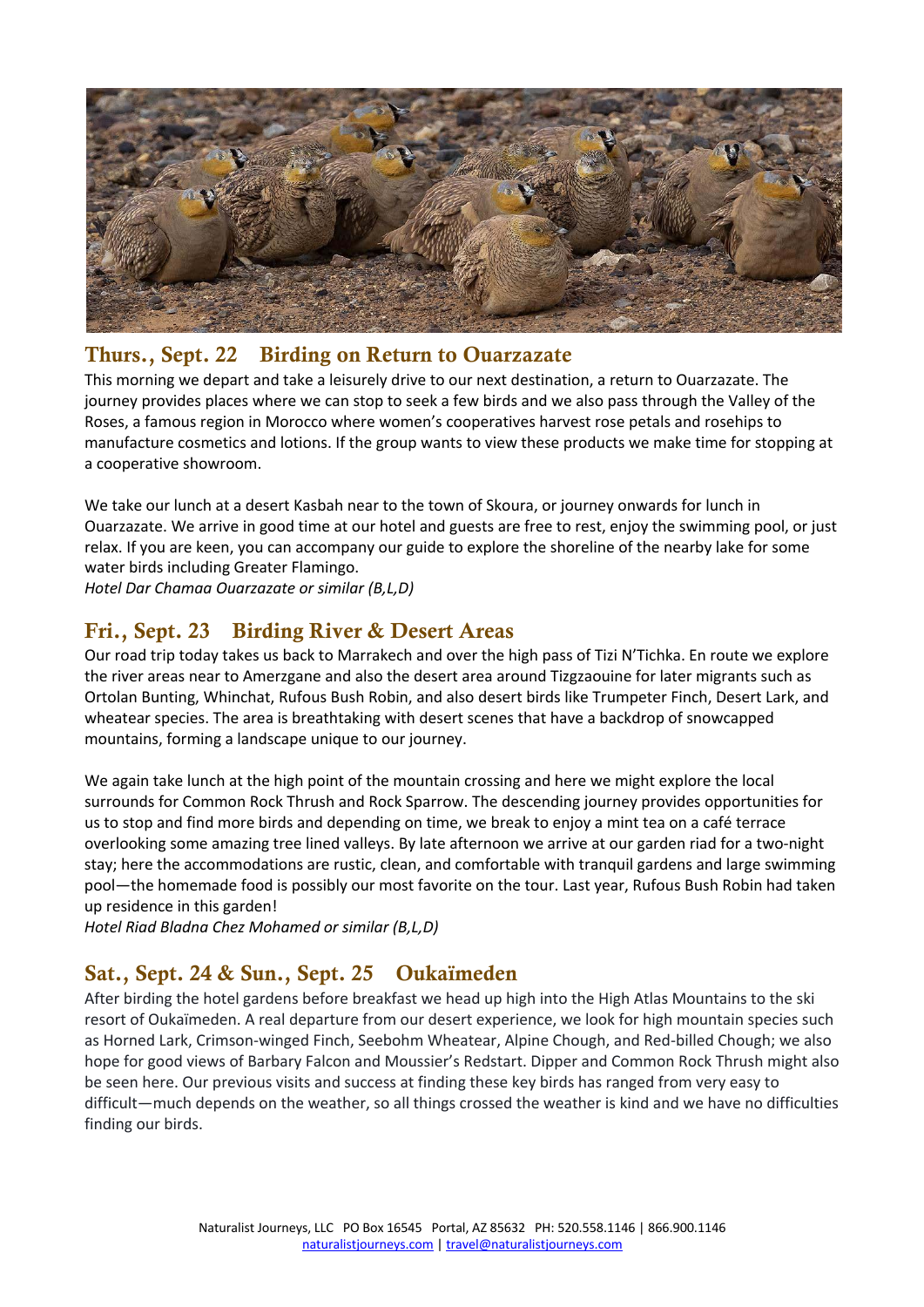

We bird at several locations en route along a rushing wooded stream. We lunch in the resort area and afterwards begin to find mountain birds on some glorious walks in the high country. It is a day of amazing scenery and wonderful birds. The lower reaches of our road gives us a chance to find the elusive Levaillant's Woodpecker and Tristram's Warbler.



The second day we enjoy further

exploring in the morning and lunch at the resort, before we head back to our own private gardens and a celebratory final dinner of wonderful food.

*Hotel Riad Bladna Chez Mohamed or similar on the first night, Farrah Marrakech Hotel on the second (B,L,D)*

#### Mon., Sept. 26 Departures

Today is departure day and thus a time to relax depending on your time for the homeward bound flight. Enjoy a very leisurely breakfast with time to pack and later you can also relax with an extra coffee or tea. Lunch can be available for those not leaving until the afternoon or early evening, although this is not included in the cost of the tour. *(B)*

# Atlantic Coast Extension

#### Mon., Sept. 26 – Thurs. Sept. 29 Morocco's Atlantic Coast at Agadir & the Oued Massa Region

If you are not ready to give up exploring one of the world's most fascinating landscapes, join us to search for one of the world's rarest birds, the Northern Bald Ibis. We follow a good road out of Marrakech to arrive at the coast at Agadir. We bird along the way, and arrive to enjoy two nights in a lovely riad. The middle day we visit key birding hotspots including an area that is a stronghold for the ibis. Add a good number of coastal and water-associated species, enjoy being on the ocean, and return for the final night in Marrakech to be ready to fly out at your leisure on Sept. 29. Ask us for more details!

# Tour Details

#### Plan Ahead!

Protect yourself with Allianz Travel Insurance. Please note, starting in January 2017, Naturalist Journeys pays 100% of your flight carbon offset.

#### Cost of the Journey

Cost of the journey is **\$4290 DBL / \$4775 SGL** per person, based on double occupancy, from Marrakesh. Cost